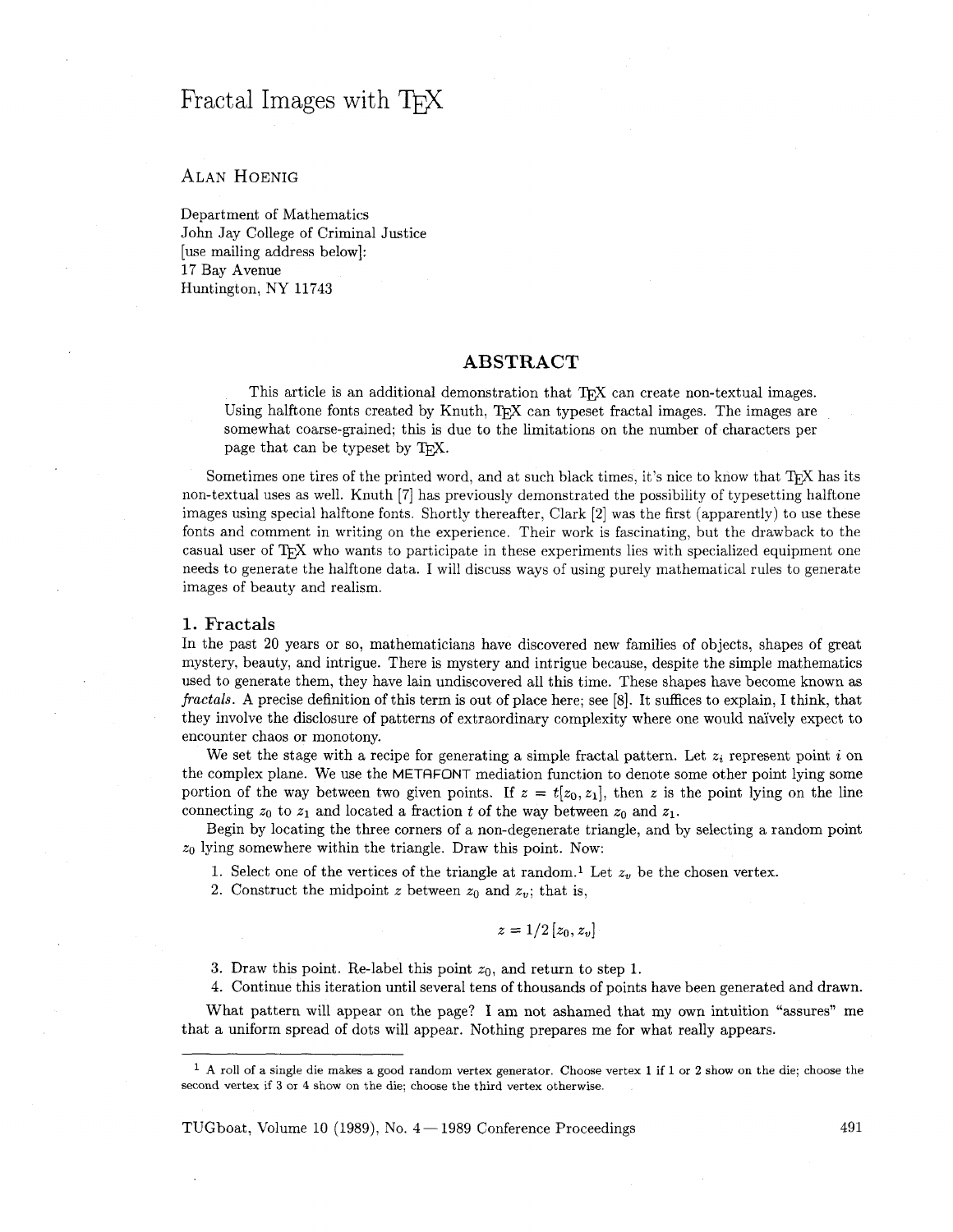But before displaying this pattern, let me make a connection between this procedure and T<sub>R</sub>X or METAFONT. The mathematical procedure that creates the midpoint is a special kind of object called an *afine transformation.* These are precisely the tools within METAFONT for rotating, shifting, stretching, and shrinking graphic objects. As a first attempt, we might try to create a single character using METAFONT to plot lots and lots of points. My success with METAFONT has been limited, largely because great quantities of dots cause METAFONT to exceed its capacity.

TFX provides an altogether more satisfactory approach. The idea is to use one of the halftone fonts suggested and demonstrated by Knuth **[7].** Here's how to proceed.

We use an external computer program to generate the data. First, we translate the above algorithm into a high-level language (I used QuickBASIC or FORTRAN). The computer program should ask the computer to maintain a large  $2 \times 2$  array, the four corners of which represent the corners of our diagram. Then, each time the computer generates a random point, it must determine which spot in the array best corresponds to the location of the dot on the page. Increment the value of this element in the array by 1. Do this several thousand, or tens of thousands, of times.

When done with this series of iterations, the program will spit this information out to a disk file. Instead of spewing rows of whole numbers, we ask the computer to spread the values in some way between the character **0** and **p.2** There are 64 characters lying between **0** and p in the ASCII convention, and Knuth's halftone characters occupy these positions. Next, print out these characters to the disk file. This creates an ASCII file which we feed into  $T_{\rm F}X$ . Of course, we need to make some adjustments so  $T_{\rm F}X$  processes the file properly  $-$  suppress interlineskipping and indentation, invoke the he the halftone font, and some other things. Here is what you see when you typeset this pattern (Fig. 1). Benoit Mandelbrot, the mathematician who is the father of things fractal, calls it the Sierpinski carpet.



Fig. 1: Typesetting the Sierpinski carpet Fig. 2: A 4-cornered carpet: first attempt (unsuccessful)

The coarseness of this carpet's weave is due to at least two factors. There are various upper limits on the number of characters that TEX can typeset on a given page. Remember, each dot in a halftone is a separate character as far as TEX is concerned, and a single image involves far more characters than are usual on any single page of typeset matter. **A** greater dot density would be more pleasing. Furthermore, to enhance the contrast in these few figures, only two distinct characters were used in the typesetting, **0** if a pixel never contained any point, or p otherwise.

**<sup>2</sup>** Because of the peculiarities of human perception, it probably shouldn't be a linear spread; see the helpful figures on page **137** of reference *[7]* for insight into this problem.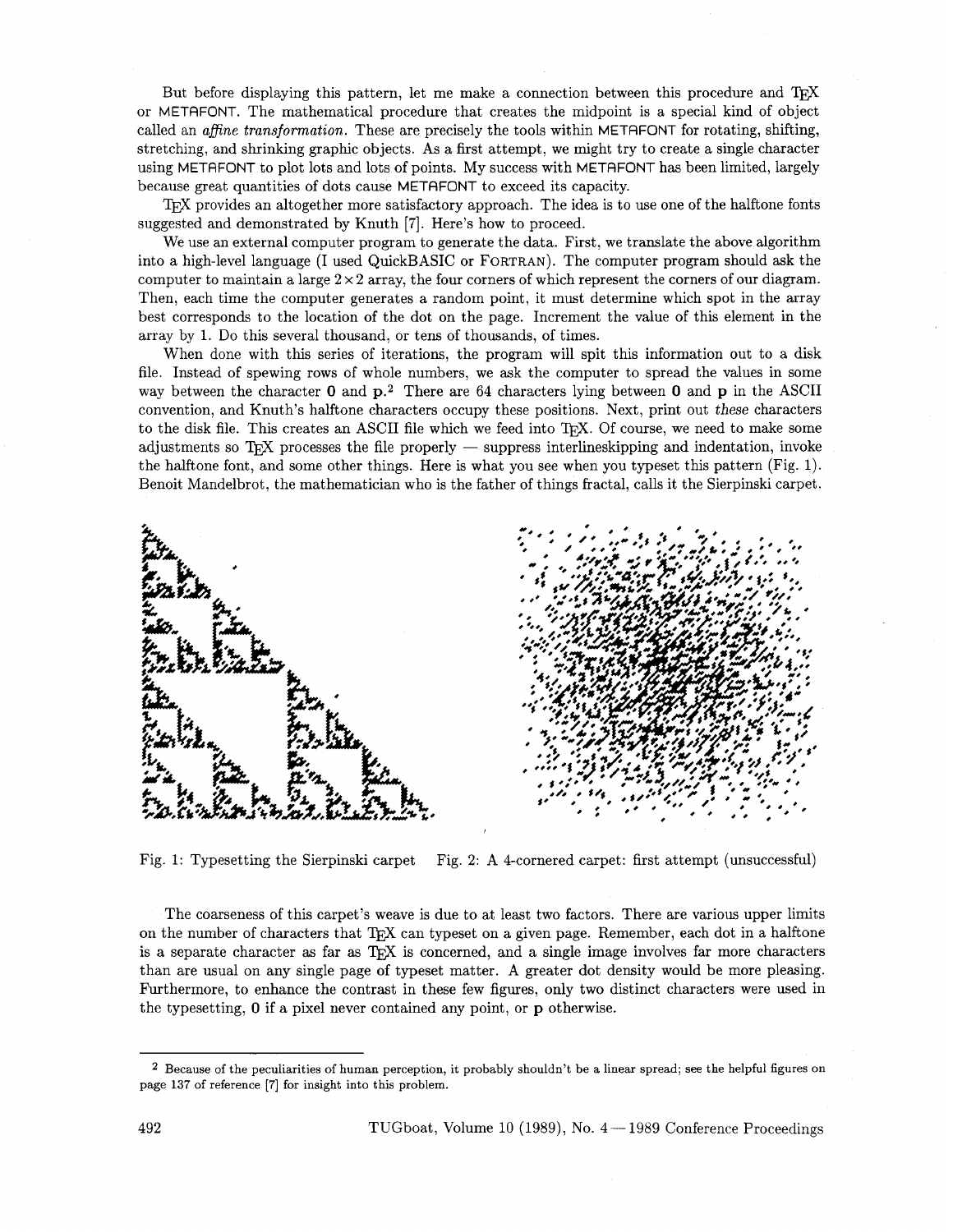

Fig. 3: A 4-cornered carpet: second attempt (successful) Fig. 4: A pentagonal Sierpinski carpet

### 2. Fractal Botany

Consider *n* transformations, and a set of probabilities  $p_1$  through  $p_n$ , so that  $\sum_{i=1}^n p_i = 1$ . We will create a sequence of points, place them in an array, and then typeset this array as we did the Sierpinski carpets. The sequence begins with a single point, and successive points are found by transforming a predecessor point by one of the n transforms. Any of these transforms are chosen randomly, the only constraint on this random choice being that in the long run, the  $i<sup>th</sup>$  transform should be chosen a fraction *p,* of the time. **A** deep theorem guarantees that it is possible to choose the transforms and the probabilities so that the resulting pattern resembles real objects. These objects may appear uncannily real, perhaps because these images seem to repeat certain patterns at ever decreasing levels of scale, like Russian matrushka dolls. One example is the fern shown in Fig. *5.* Some computer scientists find these images exciting; this technique holds promise that the large amounts of information one might think necessary to create images at a convincing level of detail can be easily summarized by some relatively small group of transformations.



Fig. 5: A fractal fern Fig. 6: A fractal, though stemless, fern

TUGboat, Volume 10 (1989), No. **4** - 1989 Conference Proceedings 493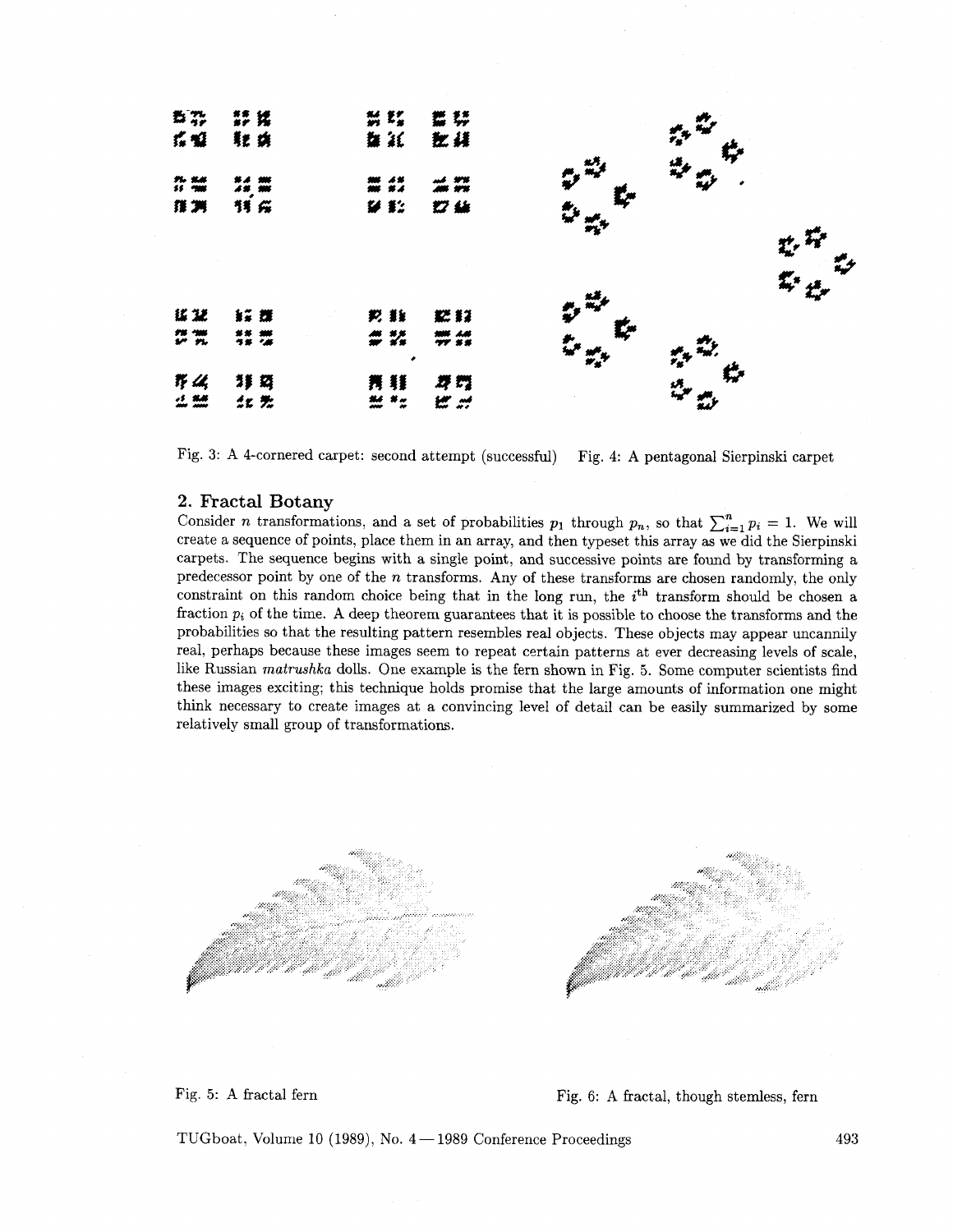This fern is an outgrowth of the application of four transformations. Each transform  $w_i$  is determined by six constants. Let the six constants for transform  $w_i$  be  $a_i$  through  $f_i$ , and if  $z = (x, y)$ , then the transformed point  $w_i(z)$  is

$$
w_i(z) = \begin{pmatrix} a_i & b_i \\ c_i & d_i \end{pmatrix} \begin{pmatrix} x \\ y \end{pmatrix} + \begin{pmatrix} e_i \\ f_i \end{pmatrix}
$$

The following table shows the values for the fractal fern and the associated probabilities for each transform  $w_i$ :<sup>3</sup>

| w            |  |                                              |                |                   |      |  |
|--------------|--|----------------------------------------------|----------------|-------------------|------|--|
|              |  |                                              | $0.16 \quad 0$ |                   | 0.01 |  |
| $2^{\circ}$  |  | $0.85$ $0.04$ $-0.04$ $0.85$ 0 $1.60$ $0.85$ |                |                   |      |  |
| $\mathbf{3}$ |  | $0.20 -0.26$ $0.23$ $0.22$ 0 $1.60$ $0.07$   |                |                   |      |  |
|              |  | $4 -0.15$ $0.28$ $0.26$ $0.24$ 0             |                | $0.44 \quad 0.07$ |      |  |

I was especially intrigued by the first probability,  $p_1 = .01$ . It's hard to imagine what the contribution of  $w_1$  can be to the final image since it is applied so seldom. It is easy to investigate by re-running the program with  $p_1 = 0$  and  $p_2 = .86$  (so the sum of the probabilities continues to equal 1). In the absence of  $w_1$ , we grow a peculiar stemless fern (Fig. 6).

Barnsley [l, p. 871 discusses this material in great detail, and displays some extraordinary examples absence of  $w_1$ , we grow a pecular stemless lern (Fig. 6).<br>Barnsley [1, p. 87] discusses this material in great detail, and displays some extraordinary examples<br>of the fractalist's art. This book displays several strikin Alaskan huskies, a young Bolivian woman, and scenes from the Black Forest. It would have been nice to use these transforms to typeset pictures, but the data is proprietary.

#### 3. Mandelbrot and **Julia** Sets

There is a final group of fractal images we can generate. If we imagine that our page represents the complex plane, then complex points c within a so-called Mandelbrot set are those which lead to sequences of points which remain bounded. The sequence of points stem from a repeated iteration of a simple non-linear equation:

$$
z_0 = 0
$$
  

$$
z_n = z_{n-1}^2 + c
$$

that is, the sequence 0, c,  $c^2 + c$ ,  $(c^2 + c)^2 + c$ , and so on. For some values of c, these sequences eventually generate elements which lie ever farther from the origin of the page. For some other values of c, no matter how many terms we examine, they remain within commuting distance of the origin. It is these latter points which comprise the Mandelbrot set.4

Using the apparatus available for all these projects  $-$  auxiliary program to generate data and prepare a T<sub>R</sub>X source file, typesetting using special halftone fonts, and final previewing or printing - leads to some interesting results. The shape of the Mandelbrot set surpasses rational expectation (Fig. 7).

The fuzzy outline of this set is not an artifact of the conversion to T<sub>E</sub>X halftones, and we can prove this by magnifying the image near the boundary of the set. The image fails to exhibit any further smoothness no matter how much the magnification is increased. Increasing levels of magnification reveal ever-increasing levels of complex patterns (Fig. 8). The patterns appear to me to be quite striking, but judge for yourself.

When I began playing with this material, I used METAFONT to generate the numerical data. Runs used to take eight hours! I have since learned how to speed up my calculations by a factor of about 24.

Pictures of related objects, Julia sets, deserve mention. Recall that in the preparation of the Mandelbrot set, we varied c. The sequence always began with  $z_0 = 0$ . To generate a Julia set, follow

These values originally appear in [I].

By the way, concepts such as "complex numbers," "sequences," and "distances from the origin" are not complex concepts at all. The reader is urged to seek out references **[3]-[5]** for an excellent introduction to these concepts and their connection to Mandelbrot and Julia sets.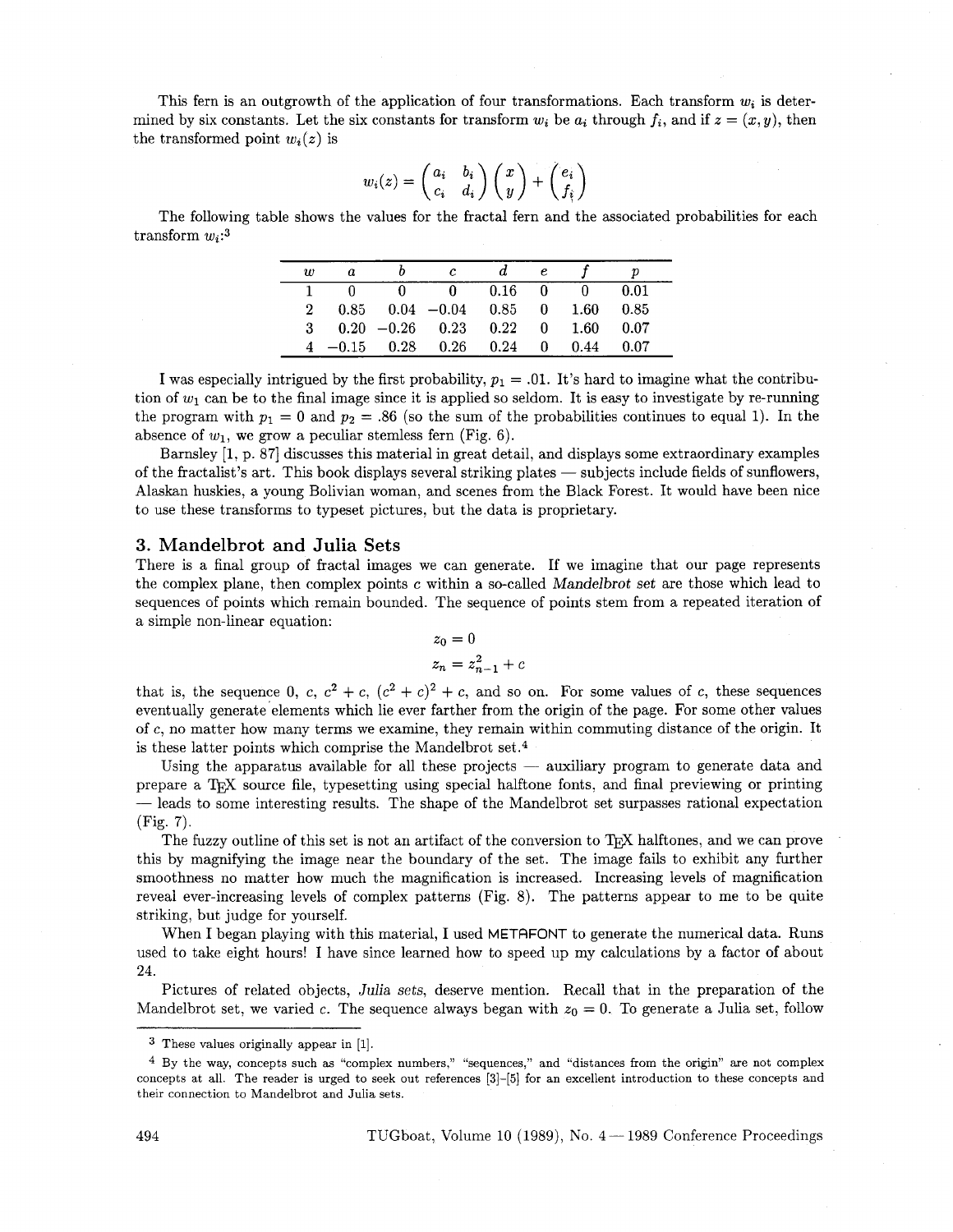

Fig. **7:** The Mandelbrot set



Fig. 8: The Mandelbrot set: several magnifications

TUGboat, Volume 10 (1989), No. 4 - 1989 Conference Proceedings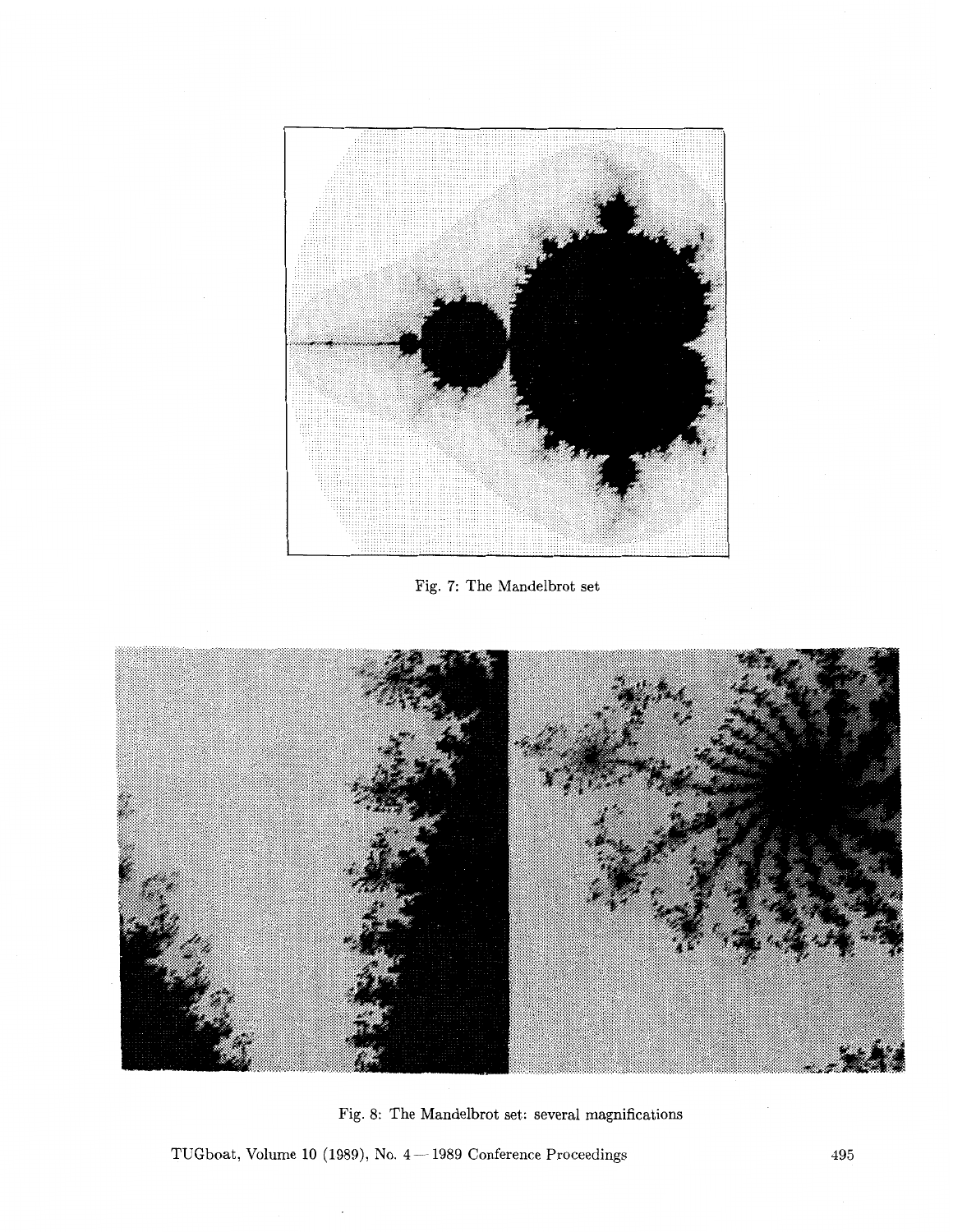

Fig. 9: Julia sets set with TEX



Fig. 10: Detail from a Julia set

TUGboat, Volume 10 (1989), No.  $4-1989$  Conference Proceedings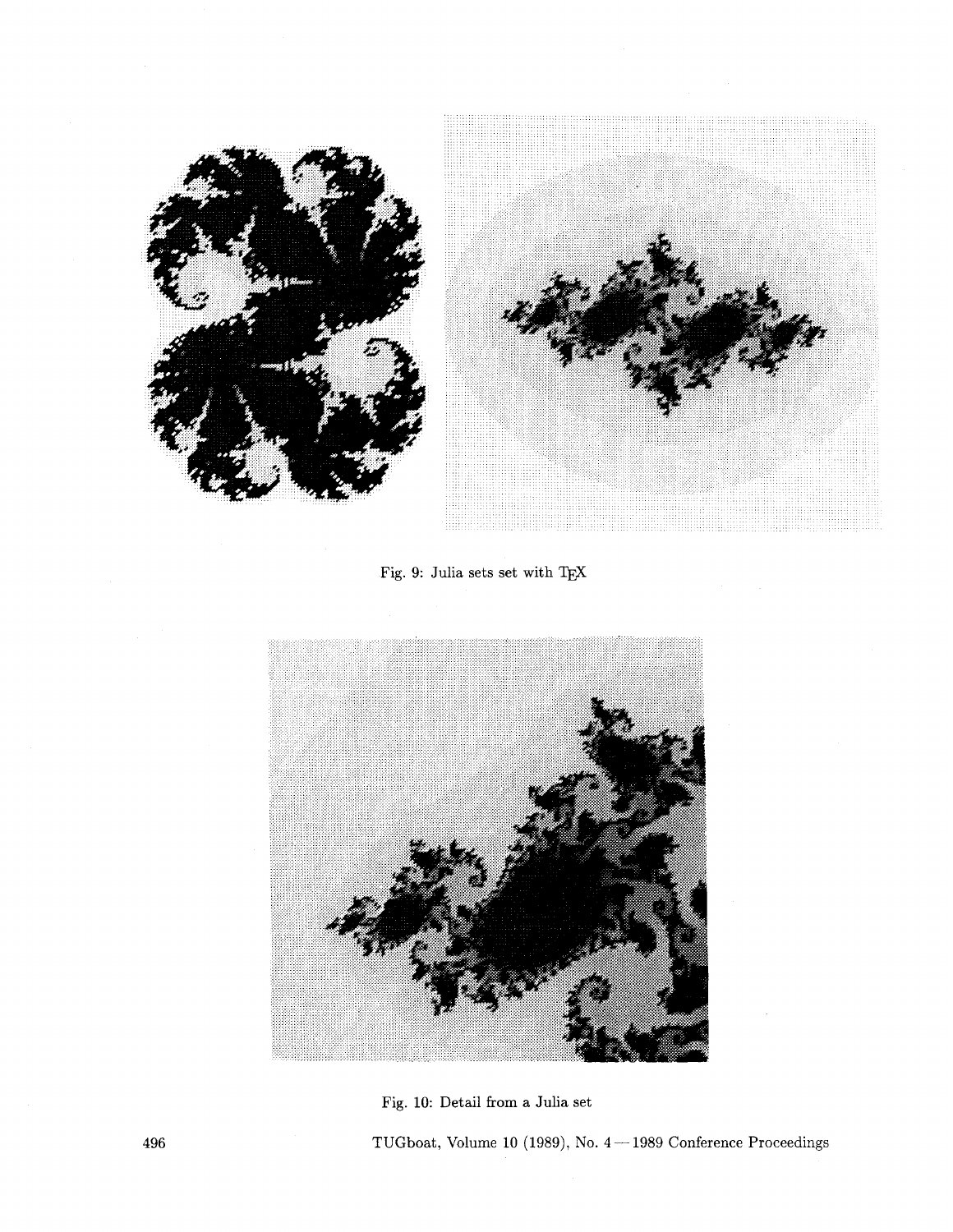the algorithm for the Mandelbrot set with a few modifications. In this case, fix a value of c and let the choice of  $z_0$  range over the complex plain. The points of the Julia set consist of those  $z_0$  for which the sequence  $z_0$ ,  $z_1 = z_0^2 + c$ ,  $z_2 = z_1^2 + c$ , ... remains bounded. Julia sets display their own good looks (Fig. 9).

As with the Mandelbrot set, magnifying the detail of a Julia set reveals new levels of intricate filigree (Fig. 10).

Of course, there are other kinds of halftone fonts that will suffice when typesetting these pictures. Knuth has suggested several of them [7], and their uses give interesting new looks to these pictures (Fig. 11).

Knuth has observed that if you enjoy "fooling around making pictures" and if you have suitable fonts, then "TEX will be a source of endless frustration/amusement for you, because almost anything is possible . . ." [6, p. 3891. METRFONT is now as widely available **as** TEX, so it's easy to create special purpose fonts. I encourage readers to have as much fun making pictures as I have had.

#### **Bibliography**

[I] Barnsley, Michael. Fractals Everywhere. New York: Academic Press, 1988.

[2] Clark, Adrian F. "Halftone Output from TrX."  $TUGboat 8:270-274$ , 1987.

[3] Dewdney, A.K. "Computer Recreations." Scientific American 253, 2:16-24, August, 1985

[4] Dewdney, A.K. "Computer Recreations." Scientific American 257, 5:140-145, November, 1987.

[5] Dewdney, A.K. "Computer Recreations." Scientific American 260, 2:108-111, February, 1989.

[6] Knuth, Donald E. The T<sub>F</sub>Xbook. Reading, MA: Addison-Wesley, 1984.

[7] Knuth, Donald E. "Fonts for Digital Halftones." TUGboat 8:135-160, 1987.

[8] Mandelbrot, Benoit. The Fractal Geometry of Nature. New York: W.H. Freeman and Co., 1983.